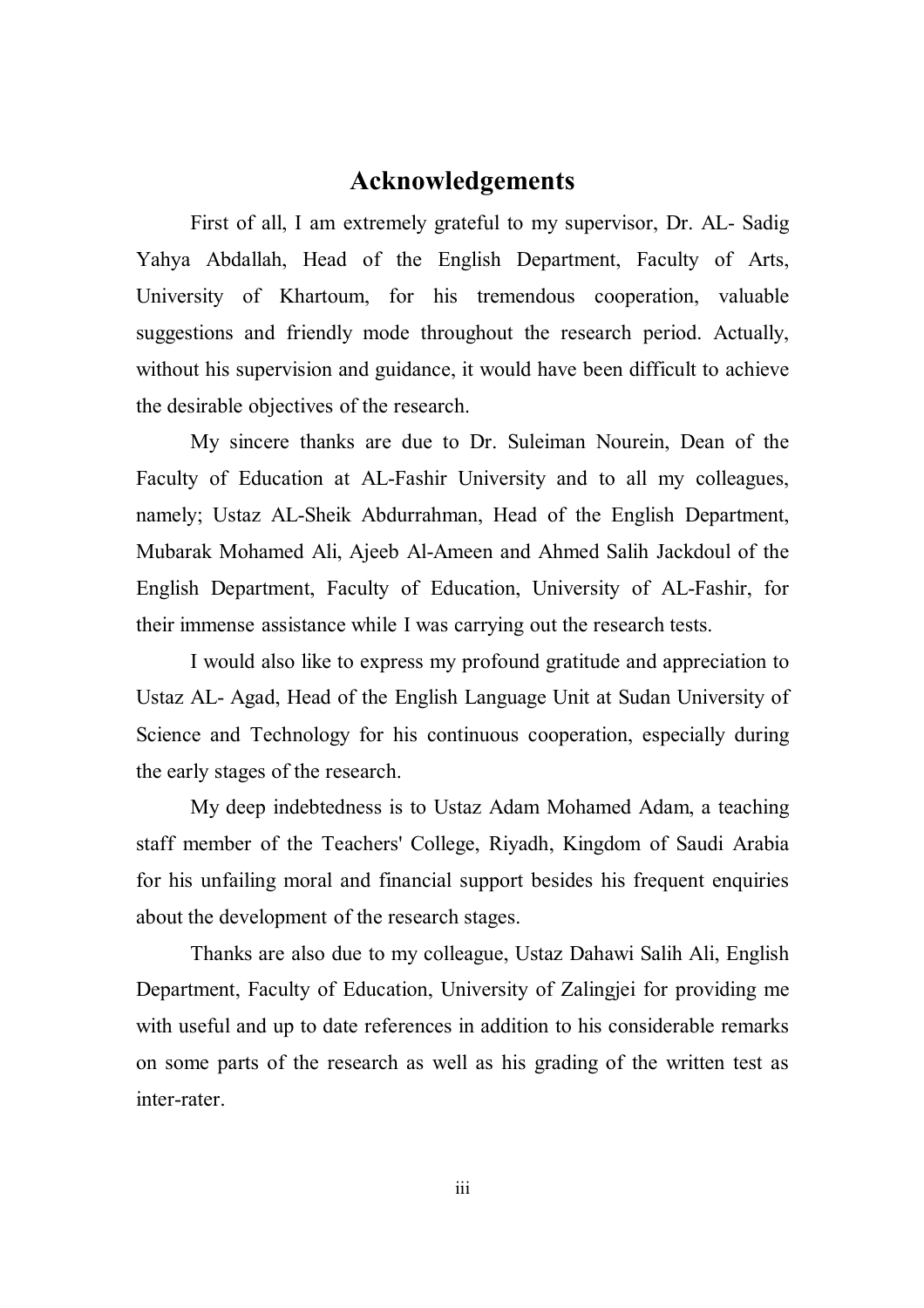Acknowledgements and thanks are due to Dr. Ismail Husein Hasim, Head of the Psychology Department, Faculty of Education, University of AL-Fashir and Dr. AbdelBagi Dafaallah, Head of the Psychology Department, Faculty of Arts, University of Khartoum for their verification of the SPSS analysis of the research results.

The endless encouragement and assistance of Mr. Mahmoud Zakaria ELtahir, Bank of Sudan, Mr. ELtijani ELnour Maki, Saudi Company for International Standards, Kingdom of Saudi Arabia and Mr. Adam Ali Warr, Joint Military Commission (JMC ) for Nuba Mountains agreement, are highly appreciated.

Last but by no means least, I am greatly indebted to the English Department students, Faculty of Education, AL-Fashir University particularly the second and fourth year students (research subjects) for their overwhelming cooperation.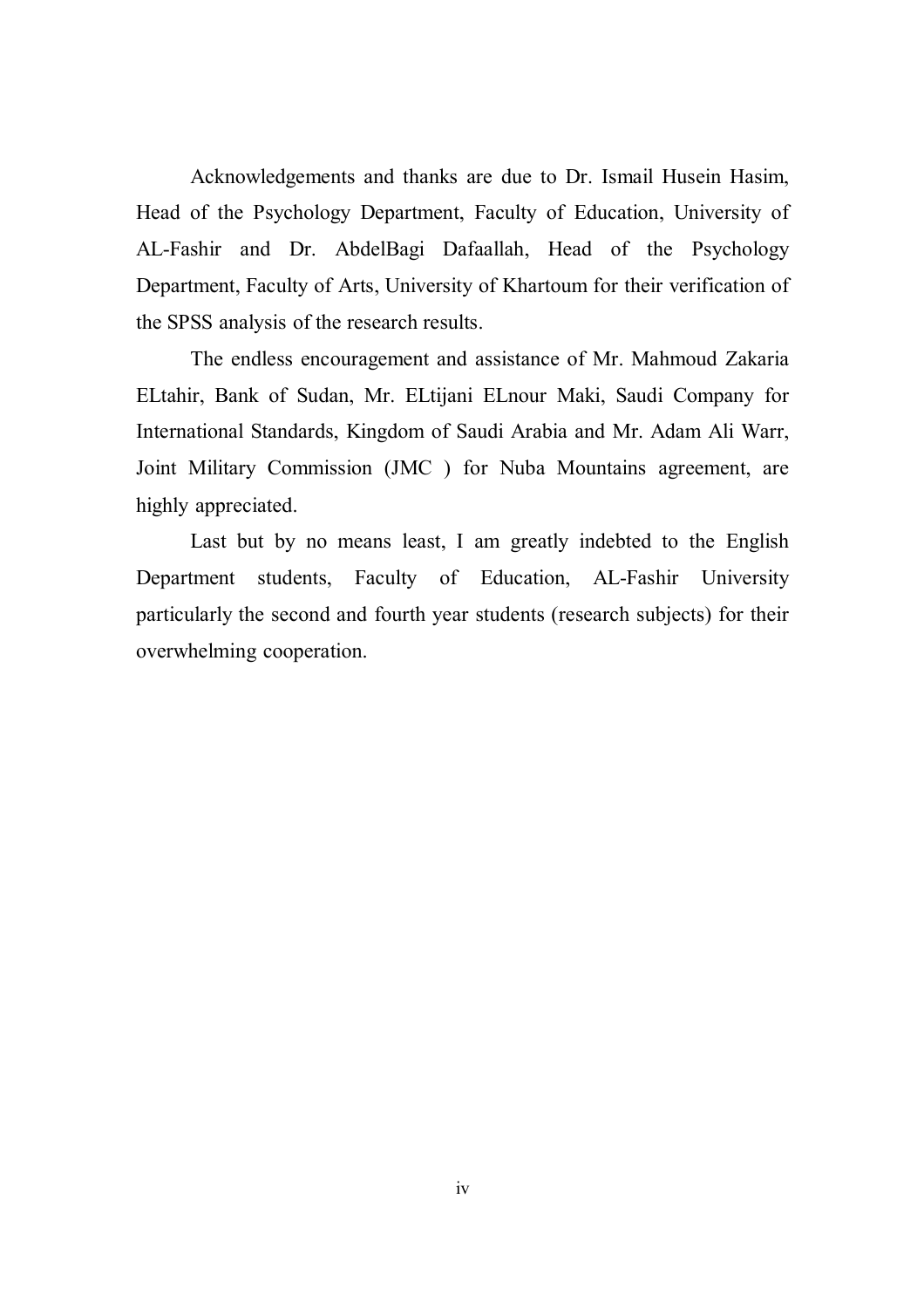# **Table of Contents**

|                                       | 111          |  |
|---------------------------------------|--------------|--|
|                                       | <b>V111</b>  |  |
|                                       |              |  |
|                                       |              |  |
|                                       |              |  |
|                                       |              |  |
|                                       | $\mathbf{1}$ |  |
|                                       | 1            |  |
|                                       | 5            |  |
|                                       | 9            |  |
|                                       | 10           |  |
|                                       | 10           |  |
|                                       | 12           |  |
|                                       | 12           |  |
|                                       | 13           |  |
| <b>CHAPTER TWO: LITERATURE REVIEW</b> | 15           |  |
|                                       | 15           |  |
|                                       | 15           |  |
|                                       | 22           |  |
|                                       | 22           |  |
|                                       | 25           |  |
|                                       | 31           |  |
|                                       | 35           |  |
|                                       | 39           |  |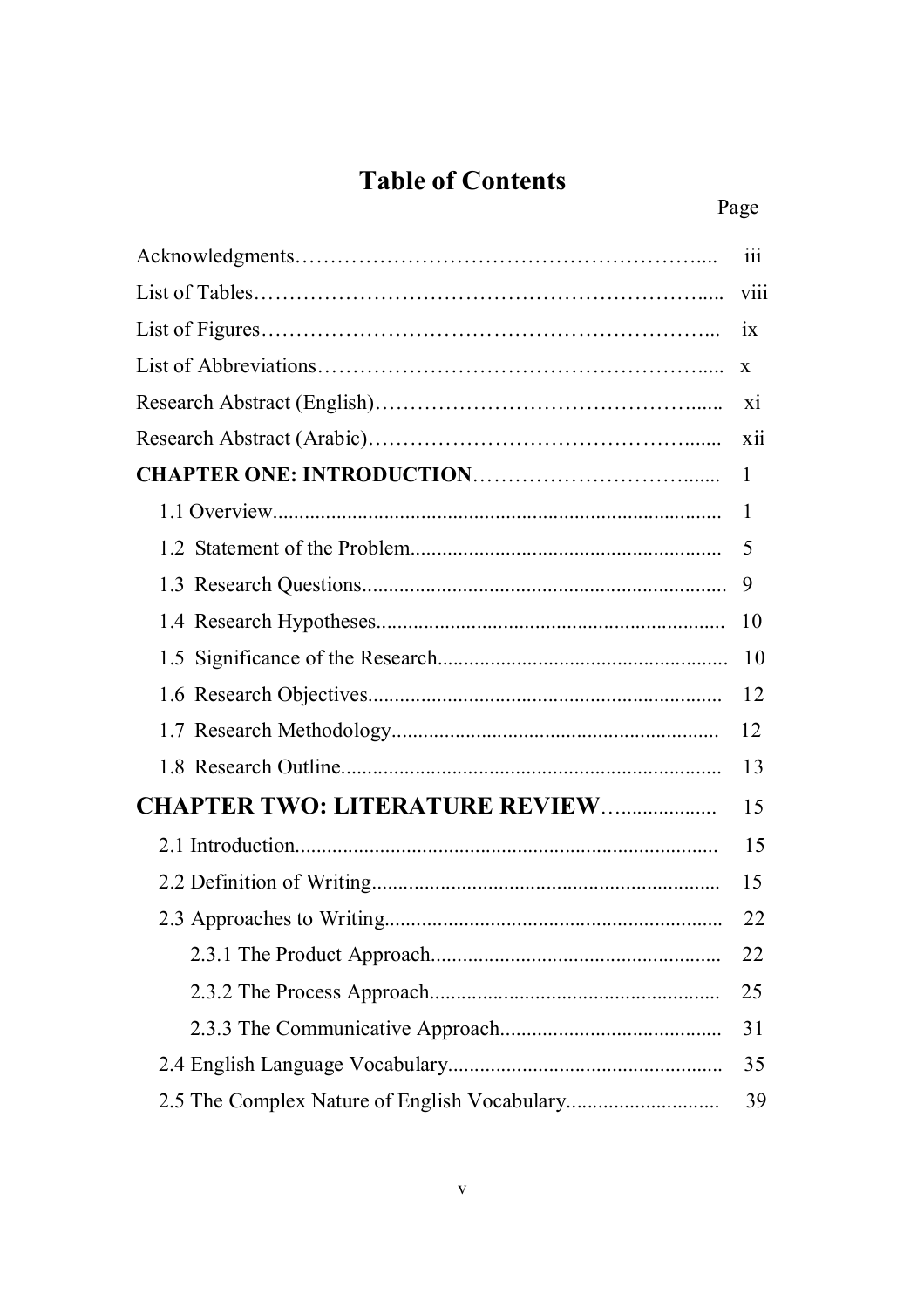|                                                    | 41  |
|----------------------------------------------------|-----|
|                                                    | 47  |
| 2.8 Vocabulary and Language Teaching Methodologies | 51  |
|                                                    | 51  |
|                                                    | 60  |
|                                                    | 62  |
|                                                    | 65  |
|                                                    | 70  |
|                                                    | 72  |
|                                                    | 73  |
|                                                    | 73  |
|                                                    | 73  |
|                                                    | 75  |
|                                                    | 78  |
|                                                    | 80  |
|                                                    |     |
|                                                    |     |
| <b>CHAPTER FOUR: DATA ANALYSIS AND DISCUSSION</b>  | 86  |
|                                                    | 86  |
|                                                    | 86  |
|                                                    | 87  |
|                                                    | 89  |
|                                                    | 90  |
| 4.3 Details Description of Subjects' Performance   | 92  |
|                                                    | 93  |
|                                                    | 101 |
|                                                    | 125 |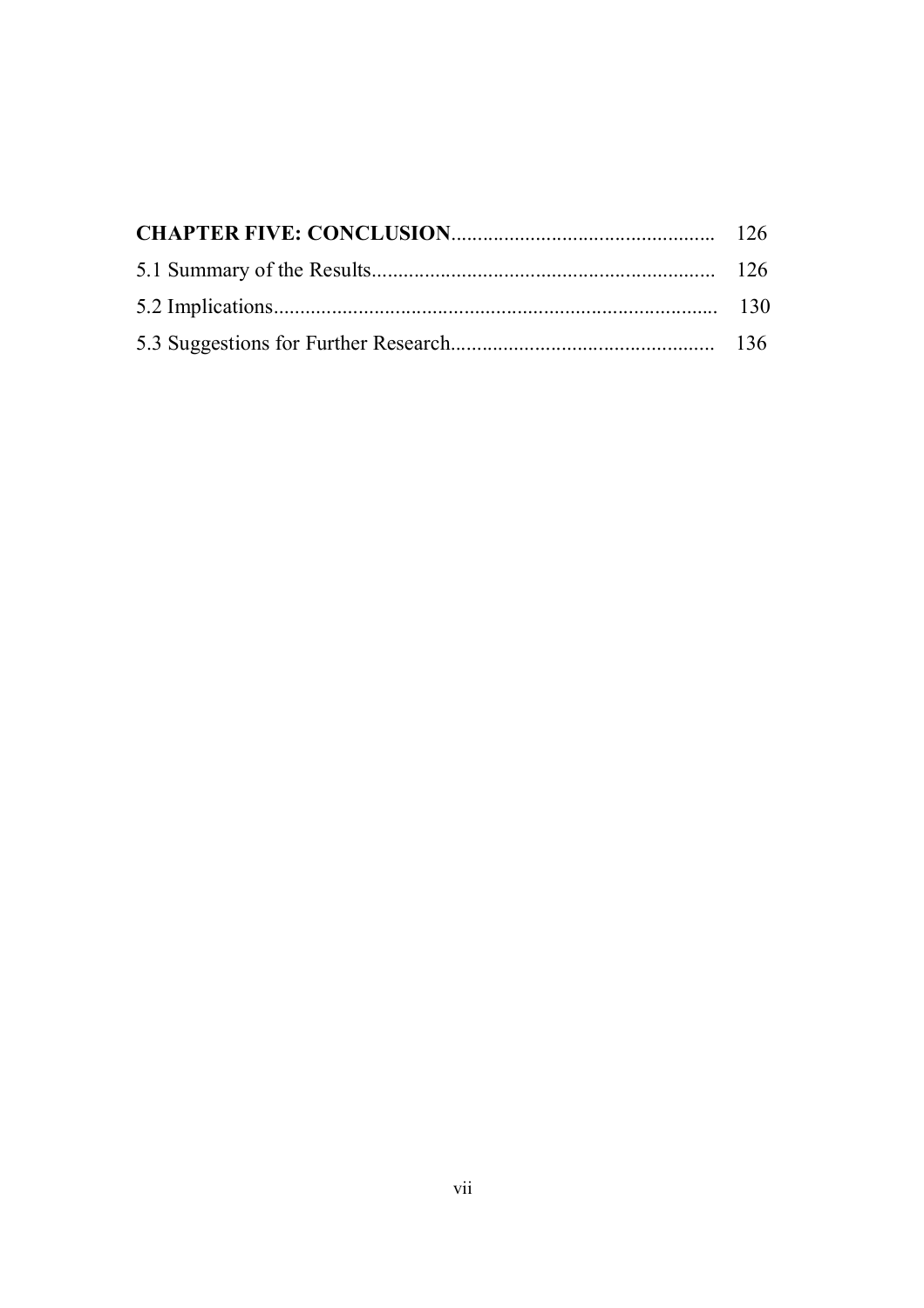## **List of Tables**

### *Page*

|                                                                          | 74  |
|--------------------------------------------------------------------------|-----|
| Table (4.1): Spearman correlation coefficient test between lexical       |     |
|                                                                          | 88  |
| Table (4.2): Independent samples t-test of lexical competence and        |     |
|                                                                          | 89  |
| Table $(4.3)$ : Pearson correlation test for the written test and use of |     |
|                                                                          | 91  |
| Table (4.4): Means and standard deviations of vocabulary                 |     |
|                                                                          | 93  |
|                                                                          | 98  |
|                                                                          | 101 |
| Table (4.7): Means and standard deviations of written test scores        | 103 |
|                                                                          | 104 |
|                                                                          | 107 |
|                                                                          |     |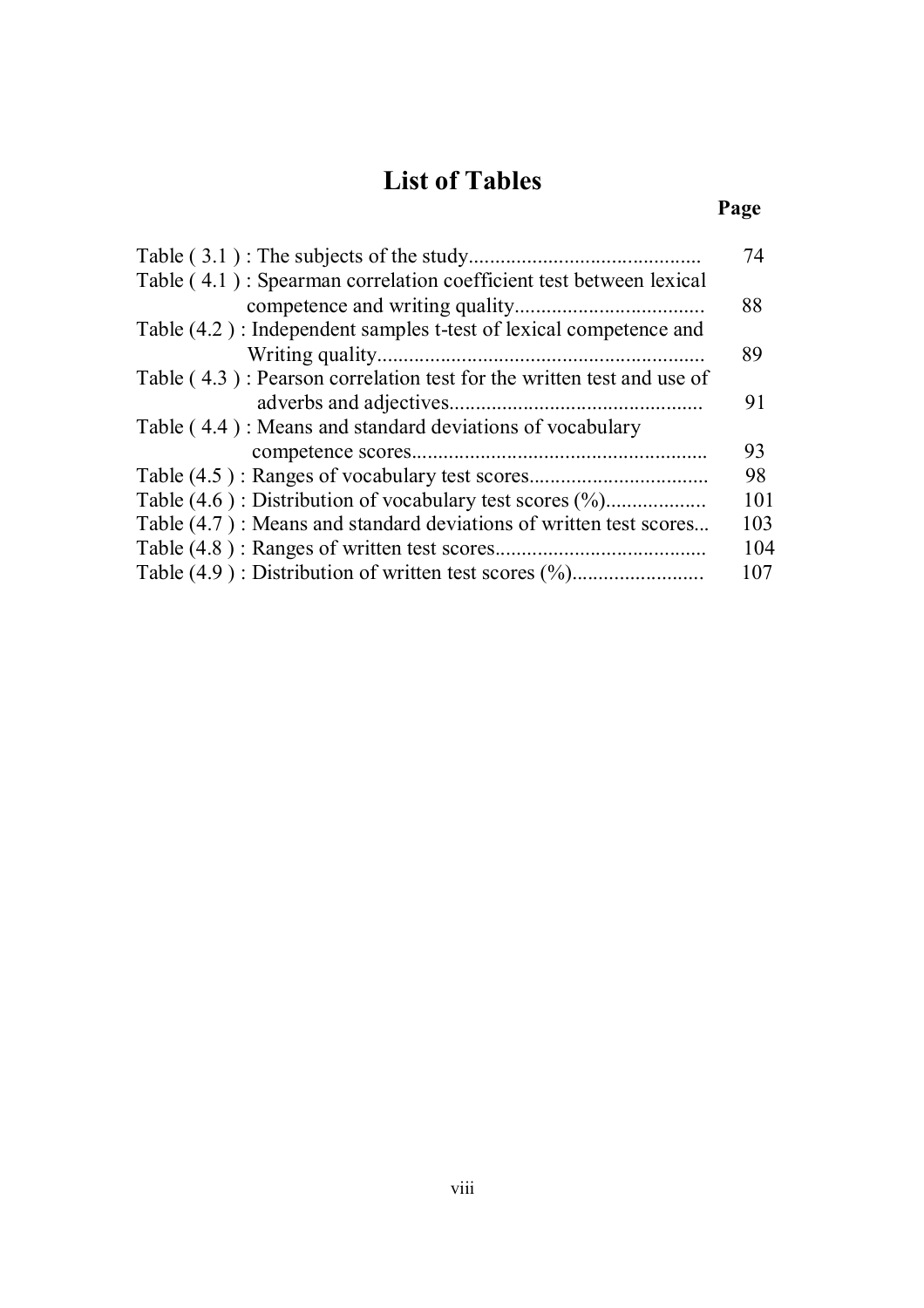# **List of Figures**

#### **Page**

| Figure (4.1): Distribution of Group (A) Vocabulary Test Scores                       | 95  |
|--------------------------------------------------------------------------------------|-----|
| Figure (4.2): Distribution of Group (B) Vocabulary Test Scores                       | 96  |
| Figure (4.3): Distribution of Group (A) Written Test Scores                          | 105 |
| Figure (4.4): Distribution of Group (B) Written Test Scores                          | 106 |
| $Figure (4.5)$ : Distribution of the Two Groups' Vocabulary and Written Tests Scores | 111 |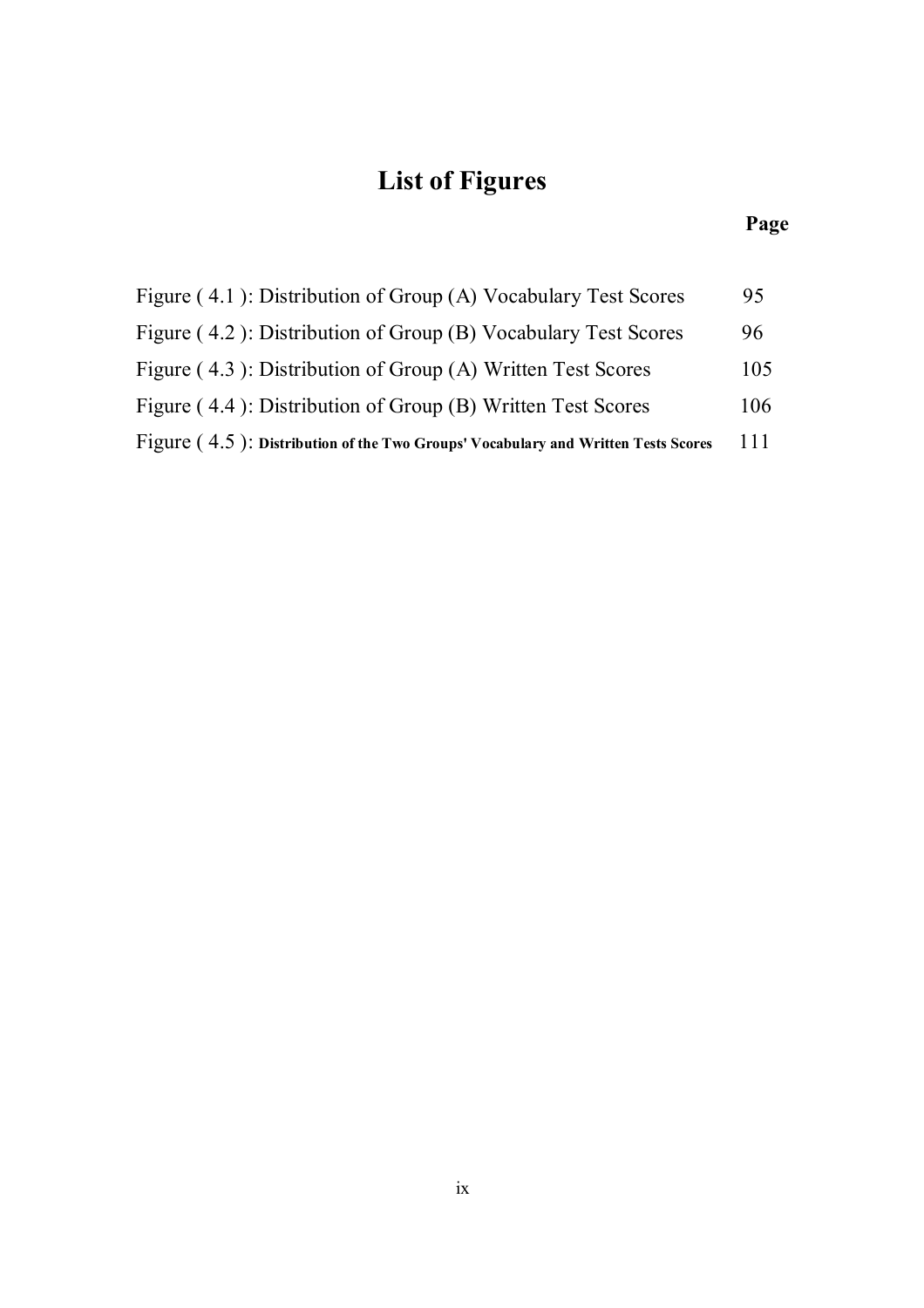## **List of Abbreviations**

| <b>AFU</b>                                                          | <b>AL-Fasir University</b>                                                                                                                                                                                               |
|---------------------------------------------------------------------|--------------------------------------------------------------------------------------------------------------------------------------------------------------------------------------------------------------------------|
| <b>CCTE</b><br>CM<br><b>CTA</b><br>DM<br><b>EFL</b><br><b>ELPAV</b> | Canadian Council of Teachers of English<br><b>Communicative Method</b><br><b>Current Traditional Approach</b><br>Direct Method<br>English as a Foreign Language<br>English Language Proficiency Assessment of Vocabulary |
| <b>ELT</b>                                                          | English Language Teaching                                                                                                                                                                                                |
| <b>ESL</b>                                                          | English as a Second Language                                                                                                                                                                                             |
| <b>GPA</b>                                                          | <b>Grade Point Average</b>                                                                                                                                                                                               |
| <b>GTM</b>                                                          | <b>Grammar Translation Method</b>                                                                                                                                                                                        |
| <b>LCS</b>                                                          | <b>Lexical Communication Strategies</b>                                                                                                                                                                                  |
| <b>MVT</b>                                                          | Multiple-Choice Vocabulary Test                                                                                                                                                                                          |
| <b>SAARS</b>                                                        | <b>Severe Acute Respiratory System</b>                                                                                                                                                                                   |
| <b>SPSS</b>                                                         | <b>Statistical Package for Social Sciences</b>                                                                                                                                                                           |
| TL                                                                  | Target Language                                                                                                                                                                                                          |
| <b>VCM</b>                                                          | <b>Vocabulary Control Movement</b>                                                                                                                                                                                       |
| <b>VCT</b>                                                          | <b>Vocabulary Competence Test</b>                                                                                                                                                                                        |
| <b>VKT</b>                                                          | Vocabulary Knowledge Test                                                                                                                                                                                                |
| <b>VLT</b>                                                          | <b>Vocabulary Level Test</b>                                                                                                                                                                                             |
| <b>VST</b>                                                          | <b>Vocabulary Size Test</b>                                                                                                                                                                                              |
| <b>WCT</b>                                                          | <b>Writing Competence Test</b>                                                                                                                                                                                           |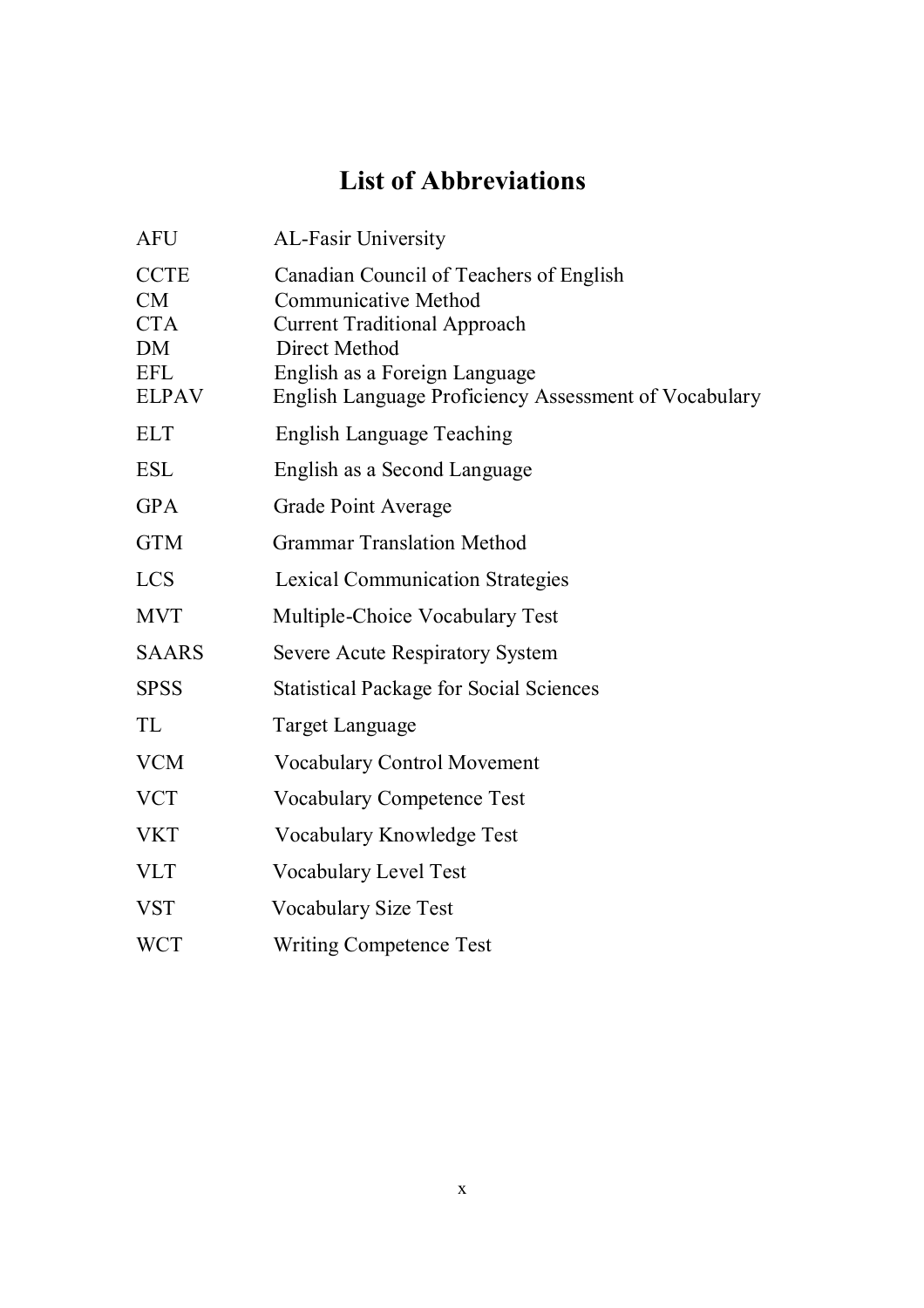## **Abstract**

The purpose of this research is to investigate the correlation between lexical competence of some Sudanese university students and their writing quality in English. Since words are assumed to be the most fundamental factors for quality writing, this study has endeavoured to shed some light on the impact of vocabulary richness on the writing standard of the university students. The research data was obtained from two sources: vocabulary competence test and writing competence test, both of which have been conducted among the students of the English Department at the Faculty of Education, University of AL-Fashir. It has been statistically analysed by using SPSS programme, version 10.5.

The results have shown that although the overall performance of the students on both tests was found to be poor, lexically competent students have written excellent essays. The results have also indicated that learning only single words would not improve the students' writing proficiency, rather other aspects of the language have to be present. Likewise, the findings did confirm the research hypotheses.